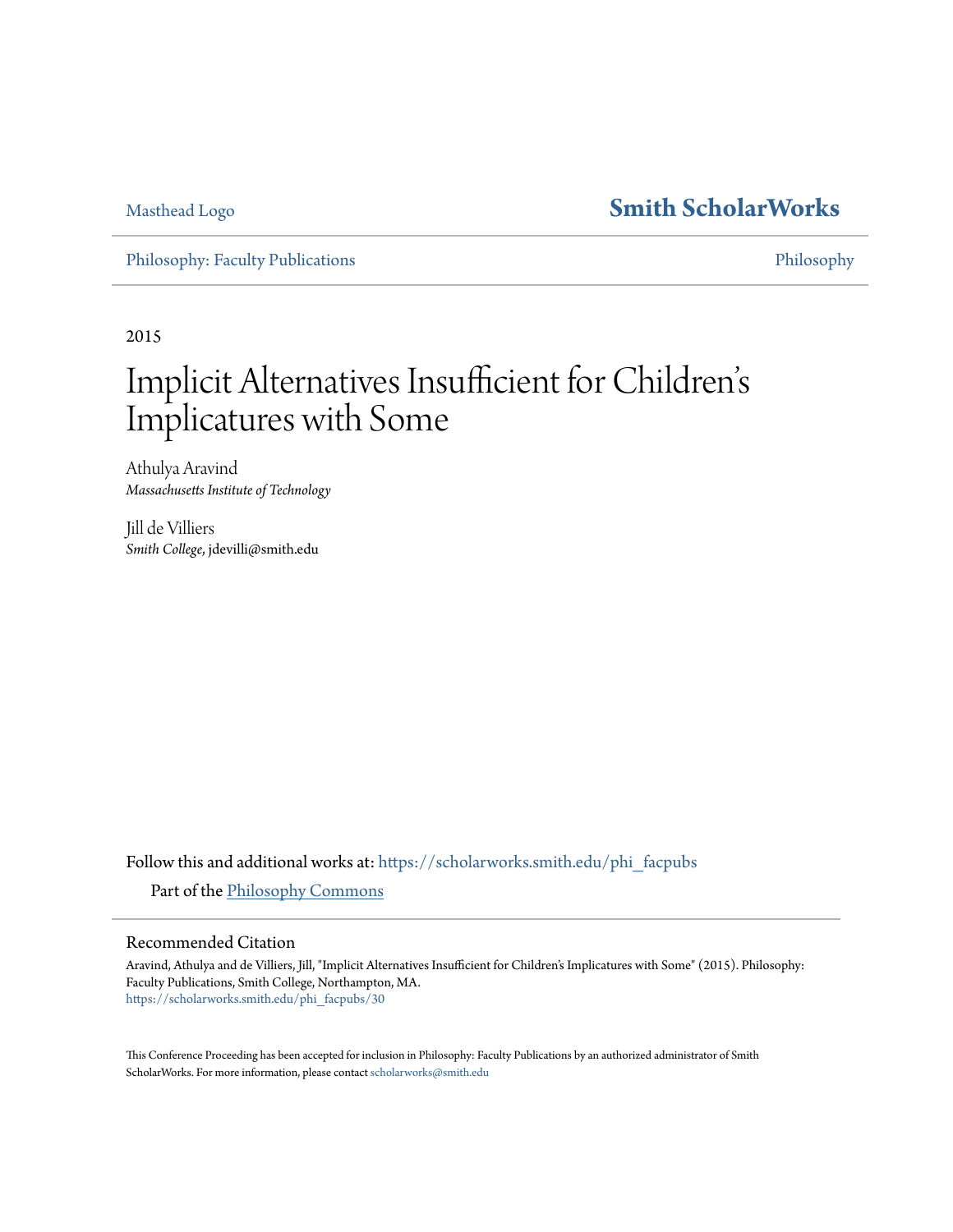# **Implicit alternatives insufficient for children's implicatures with** *some\**

Athulya Aravind<sup>1</sup>, Jill de Villiers<sup>2</sup> *<sup>1</sup>Massachusetts Institute of Technology <sup>2</sup>Smith College*

## **1. Introduction**

 

Human communication often expresses more than what is explicitly said. To convey and retrieve additional information beyond what is literally encoded, speakers and hearers exploit certain inferential principles, often called *implicatures*. This paper is concerned with one well-known such case of pragmatic inference, namely scalar implicatures (SIs) with the quantifier *some*. Take (1) as an illustration. Though the literal meaning of the sentence in (1a) is equivalent to (1b), (1a) communicates (1c):

- (1) a. John ate some of the cookies.
	- b. John ate one or more cookies. (= possibly all)
	- c. It is not the case that John ate all of the cookies.

Under the traditional Gricean (1975) account, the hearer arrives at (1c), an SI, using the following line of reasoning. Assuming the speaker of (1a) is co-operative, she would have uttered a more informative sentence with *all* if John had indeed eaten all of the cookies. Since the speaker chose not to do so, the hearer infers that she is not in a position to offer the stronger statement, most likely because the stronger statement does not hold. Such reasoning about alternative sentences that could have been said instead leads to SIs as in (1c).

Computing implicatures is a multi-step process, which we can generalize to an algorithm as in (2) (e.g., Sauerland 2004, Katzir 2007):

(2) **Step 1:** Compute the literal meaning of a sentence S *John ate some of the cookies. (= one or more, possibly all)*

<sup>\*</sup>The data for this paper were collected by the School Readiness Research Consortium: C.J. Lonigan, B.M. Phillips, and J. Clancy-Menchetti (Florida State University); S. Landry, P. Swank, M. Assel, and H. Taylor (University of Texas in Houston). The research was supported by a program grant from the National Institutes of Child Health and Development (NICHD) (P01 HD048497).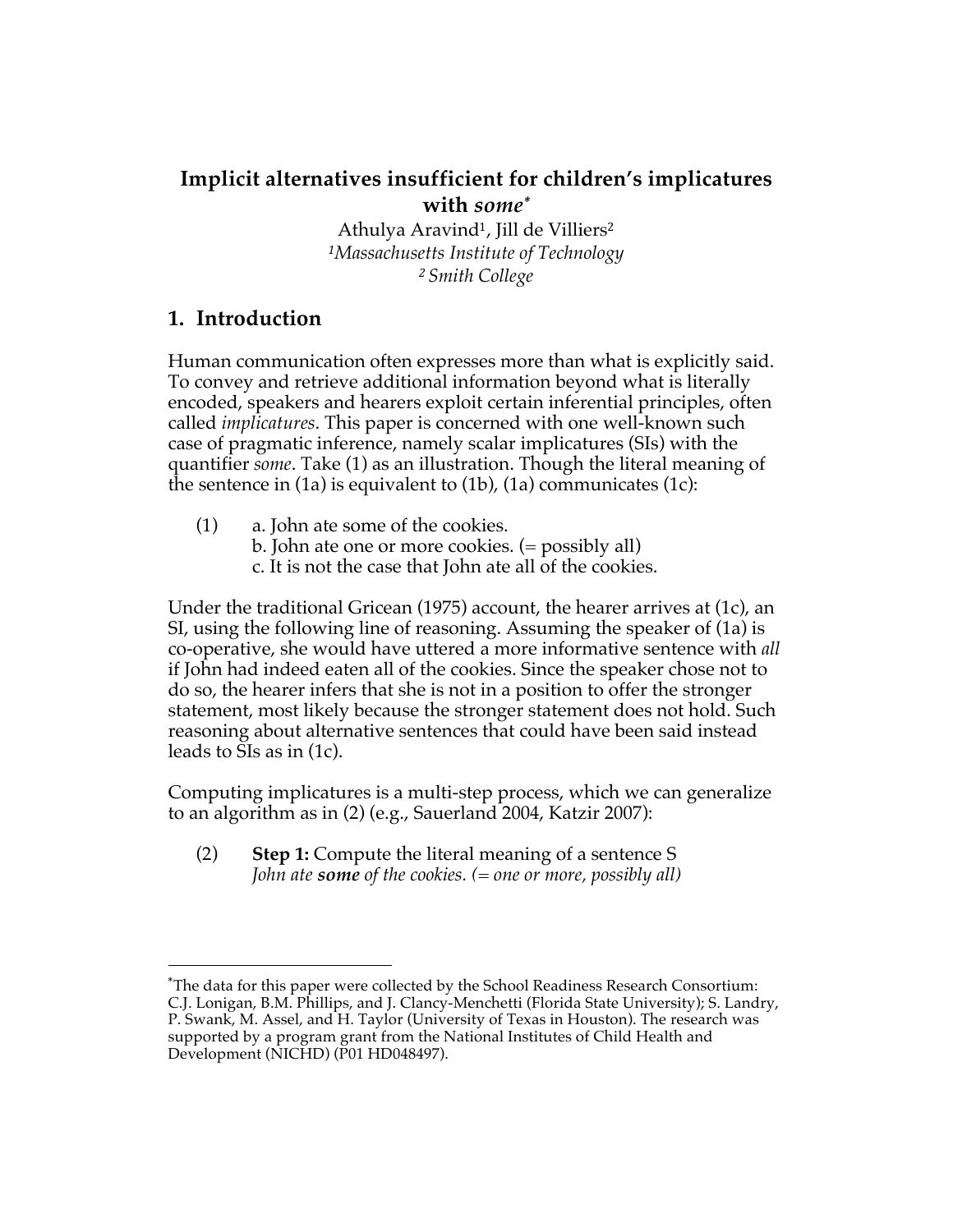**Step 2:** Generate a set of alternatives, ALT(S), by substituting *some* with appropriate lexical items of the same category, or *scalemates* {*John ate all of the cookies, John ate most of the cookies…*}

**Step 3:** Negate those sentences in ALT(S) that are logically stronger than S {*¬John ate all of the cookies, ¬John ate most of the cookies*…}

**Step 4:** Strengthen the basic meaning of S by conjoining it with the negated alternatives in Step 3 {*John ate some of the cookies and it is not the case that John ate all of the cookies…*}

Upon hearing a sentence with a scalar term like *some,* the listener first calculates the basic or literal meaning of the expression. Next, she must generate a set of sentences that may have been uttered instead, by replacing *some* with its scalemates. Those alternatives in the set, which are more informative than the original sentence S are then negated, resulting in the "strengthened" meaning of the utterance (e.g., *some, but not all*).

## **2. Developmental work**

In order to become competent communicators, children need to be able to make use of an algorithm as in (2). A number of studies on children's scalar implicatures, however, suggest that children under age 6 have considerable difficulties in this realm (Noveck 2001, Papafragou & Musolino 2003, Huang & Snedeker 2009, Barner et al. 2011). Preschoolaged children often accept "weak" readings with *some* when a stronger statement with *all* would have been felicitous. For example, in a study by Papafragou and Musolino (2003), children were shown a scenario with three horses, all of which jumped over a fence. A puppet then described the scene using the sentence "Some of the horses jumped over the fence." When asked whether the puppet's statement was a good description of the situation, adults said  $\sqrt[n]{\overline{N}_0}$ ," but children responded affirmatively. This pattern of behavior has been taken to mean that children do not enrich the meaning of *some* in the prompted sentence to *some*, *but not all*.

Children's performance improves drastically under certain experimental manipulations. They are adult-like when given training, or when the task involves direct comparison of alternatives. In a series of studies by Chierchia et al. (2001) and Gualmini et al. (2001), children who, in the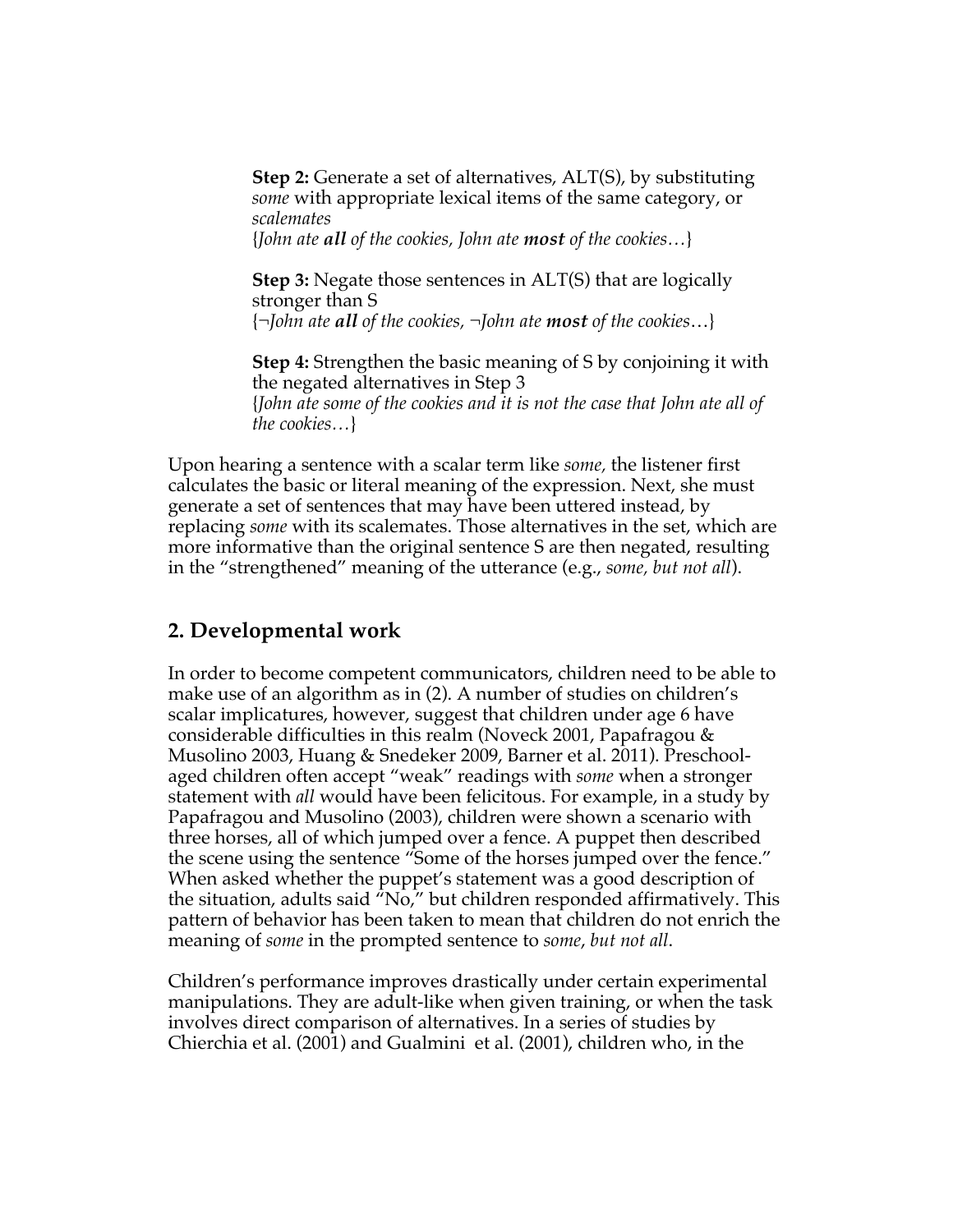classic Truth Value Judgment paradigm, appeared insensitive to the exclusivity implicature triggered by the disjunctive operator *or* (i.e. "*p* or *q*, but not *p* and *q")* showed adult-like accuracy in a task that asked them to compare under-informative/weak sentences and informative sentences. Two puppets offered statements that differed in strength, and children were asked to reward the puppet who "said it better". Children overwhelmingly rewarded the puppet who uttered the informationally stronger sentence, revealing their capacity to assess alternatives when they are explicitly provided. More recently, it has been showed that simply *priming* the stronger alternative, e.g., an *all* statement, in the experiment context improved performance (Foppolo et al. 2012, Skordos and Papafragou 2014). When the critical *some*-trials are preceded by *all*-trials, children can draw on this contrast to derive a strengthened *some, but not all* meaning.

The above findings tell us that though children do not always calculate implicatures, the general cognitive machinery necessary for pragmatic enrichment is in place. So, what is behind their underperformance to begin with? To put differently, which steps of the algorithm in (2) do children find difficult? An answer is put forth in Barner, Brooks and Bale (2011), who argue that the difficulty lies in Step 2 of the algorithm: children cannot spontaneously generate the alternatives, likely because they have trouble retrieving the relevant lexical items with which to replace the relevant scalar term. On the other hand, if the alternatives are given to them, they successfully compute the strengthened meaning.

Support for this hypothesis comes from findings that children continue to have trouble even when strengthening is *required* by the grammar, e.g. when you have an overt exhaustifier like *only*. In their experiment, the authors showed that children accept statements like "Only some of the animals are sleeping*"* in contexts where all of the animals were sleeping. On the other hand, when the relevant animals were individuated, as in "Only the cat and the dog are sleeping," they performed at ceiling. The authors argue that in the latter case, the relevant scalemates (e.g., *the cat*, *the dog*) are readily available to them because it is explicitly listed in the prompt.

Barner, Brooks and Bale (2011) predict, then, that children should perform like adults even in SI-tasks when the burden of spontaneous alternativegeneration is removed, that is, when the stronger alternative is available in the context. The high performance in, e.g., Chierchia et al's (2001) felicity judgment task and Foppolo et al.'s (2012) alternative-priming task is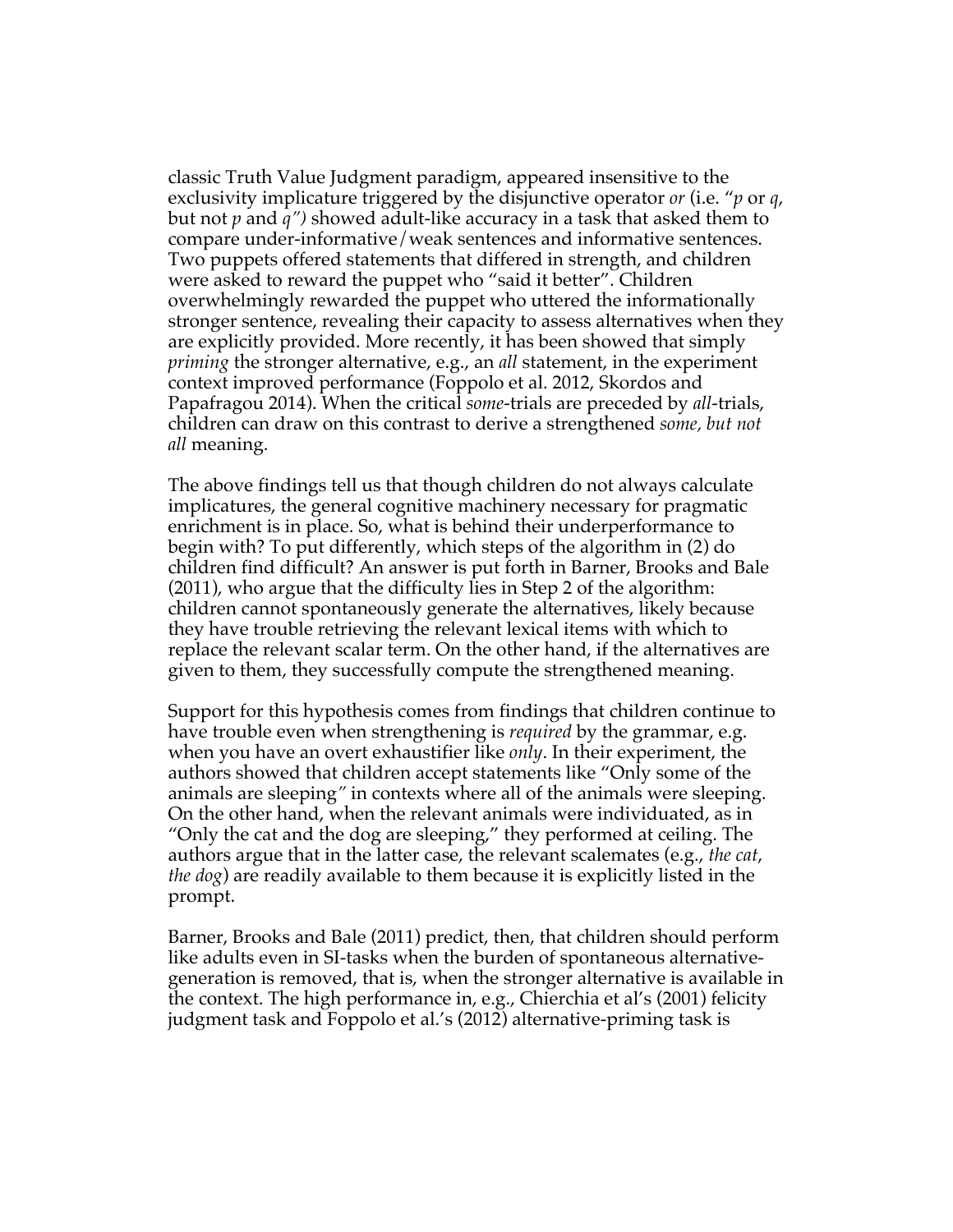consistent with their hypothesis: in both cases, the relevant alternative sentence is readily accessible in the context.

The present study further explores the role of accessible alternatives in children's performance with scalar implicatures with *some*. Specifically, we were interested in whether children benefited from having the stronger alternative salient in the experimental context, but crucially, not provided as a linguistic object. We contrasted *some, but not all* and *all* by visually representing the two sets side by side. The child was then asked to choose the set that best represented a *some*-sentence. Findings from the word-learning literature show that even at very young ages, children are able to consider contrastive alternatives even when they are not verballyencoded (Carey 1978, Markman 1989). We reasoned that the visual contrast between *all* and *some* should point children in the right direction as to which alternative to generate and negate. Contrary to our expectations, children did not reliably discriminate between the *some, but not all* and *all* sets until after 6 years of age.

# **3. Experiment**

We asked whether making the *some-all* contrast salient by depicting *all* alongside *some, but not all* (henceforth *some*) would improve children's rate of SIs. Children were given a four-choice picture selection task, where the choices were sets in which *some, all*, *none*, or *some part* of the objects satisfied a given predicate. The prompt always involved *some*. The alternative with *all*, though never explicitly given, is easily construable from the context. If children benefit from the *contextual* availability of the stronger alternative, we should find them performing like adults, strengthening the prompted sentence and choosing the *some* set.

### **3.1. Methods**

Our data are part of a large, longitudinal study on cognitive, linguistic and socio-emotional development (Landry 2010). The study was conducted over the course of 4 years, with each participant being tested 4 times. Thus, we were able to track the time-course of SI-development on the same group of children.

### *3.1.1. Participants*

353 children from subsidized schools in Texas and Florida participated in our study. Testing time 2 took place 8 months after Time 1, Time 3 took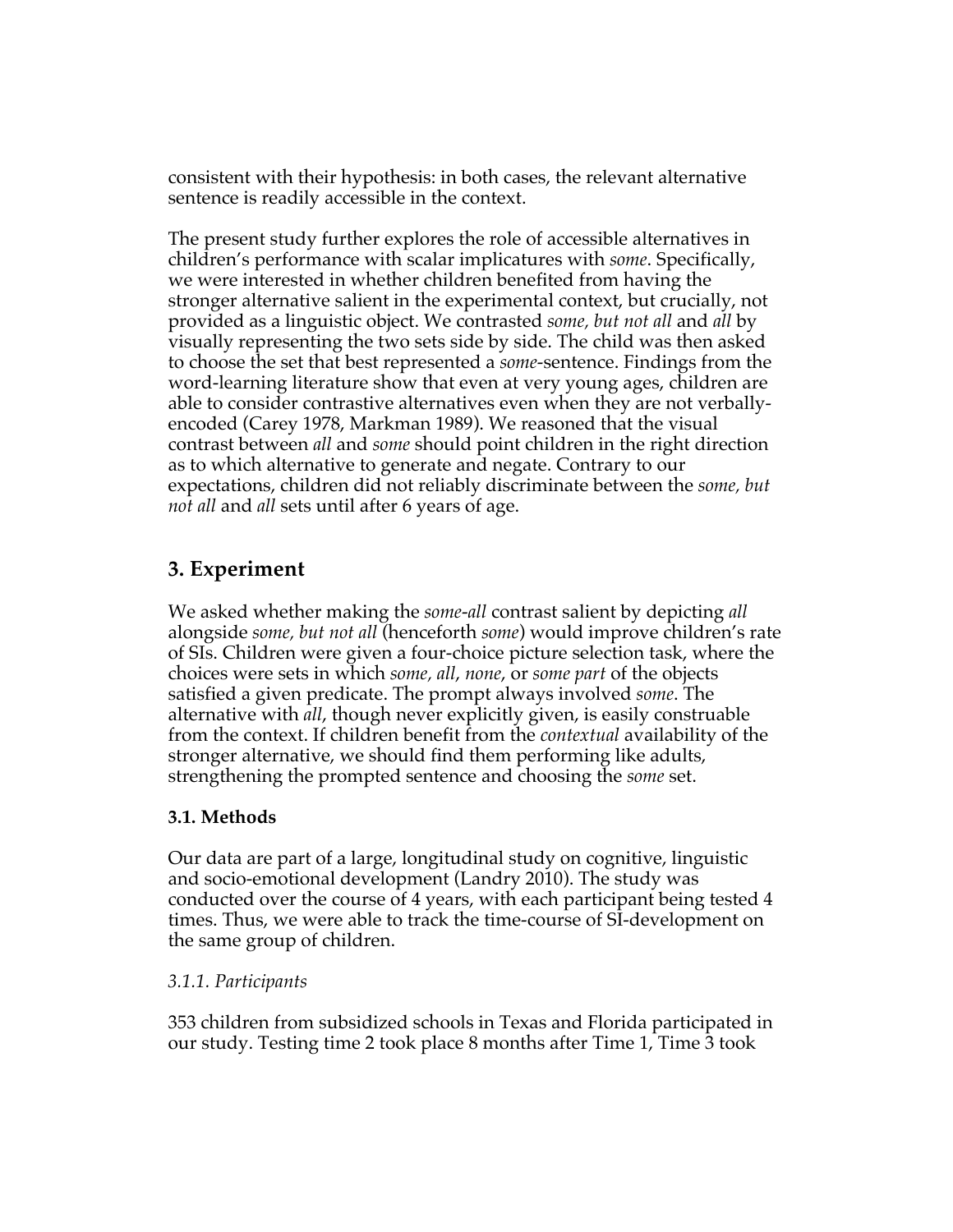place a year after Time 2, and Time 4, a year after Time 3. Children began the study when they were 4-years-old (Mean Age at Time  $1 = 4.53$ ) and completed it when they were approximately 7-years-old (Mean Age at Time  $4 = 7.06$ ).

#### *3.1.2. Design and Materials*

There were two items with the quantifier *some*, given in (3). The small number of critical items was due to time-constraints imposed by the large battery of tests being run with each child.

### *(3) Scalar Implicature items*

a. Some cars are red. b. Some birds are blue.

Children were given a four-choice picture-selection task, as exemplified in Figure 1 below<sup>1</sup>. The array included pictures where *some, all, none,* or *parts* of the cars were red.



*Figure 1: Picture array in task*

Participants were asked to point to the picture where "Some cars are red," and instructed to select only one of the 4 sets. We expected that adults in the task would draw the SI and strengthen "Some cars are red" to "Some but not all cars are red," resulting in a selection of the top-right set in Figure 1. Selecting the *some (but not all)* picture was therefore considered a

 

<sup>&</sup>lt;sup>1</sup> These materials were inspired by early work by Roeper and Matthei (1975).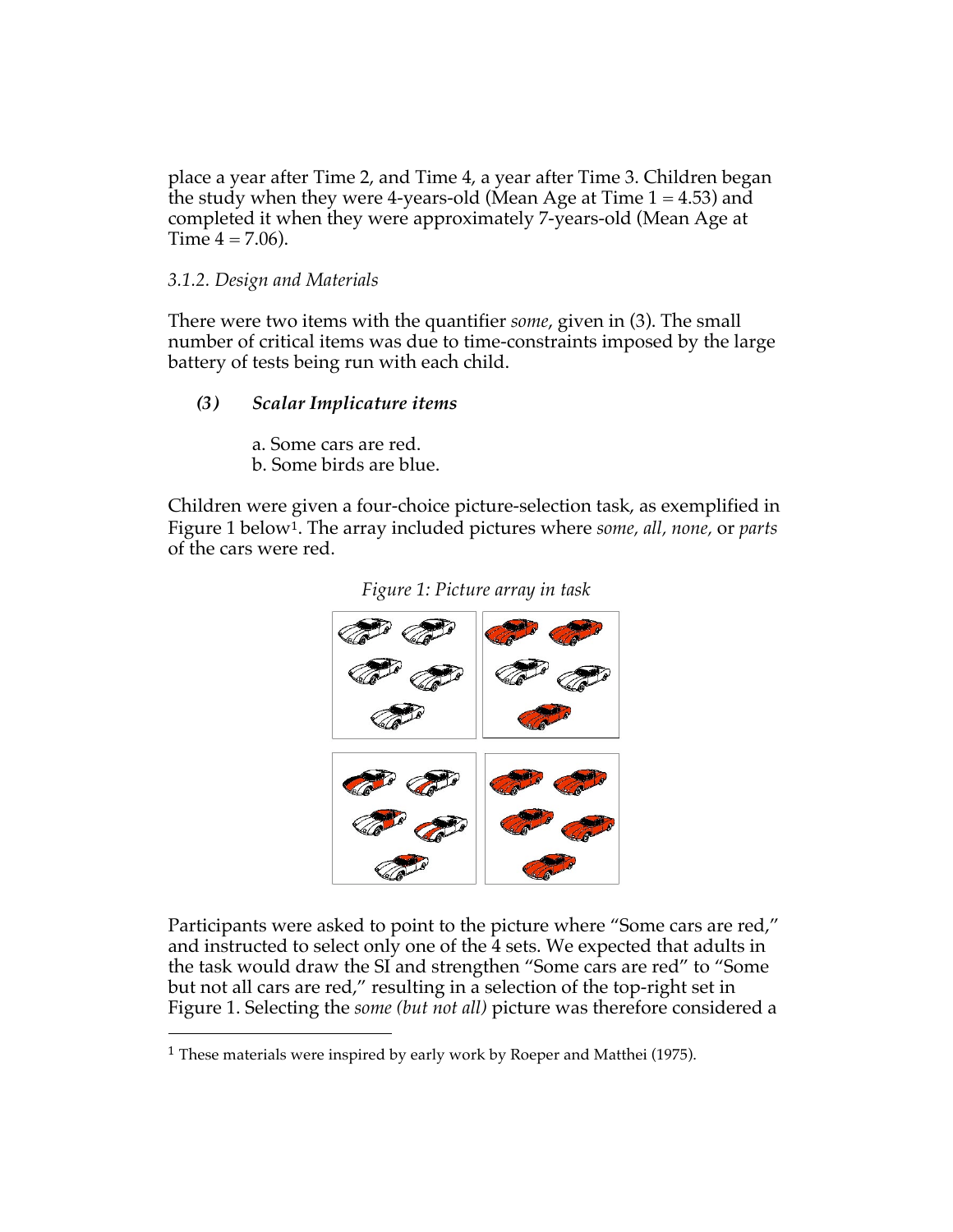"correct" response in this task. Any other selection was coded as an "incorrect" response.

#### **3.2. Results**

#### *3.2.1. SI-computation over Time*

We found that at the earlier stages, children do not consistently choose the target set, but performance increases steadily over Time. The *some*-set is not the predominant choice until Time 3, when the participants are around 6 years old. The rate of accuracy at each time is given in Table 1:

| $1$ we be $1$ . The state we we would be a state |                   |          |           |  |  |
|--------------------------------------------------|-------------------|----------|-----------|--|--|
| Time                                             | Mean Age          | Accuracy | <b>SD</b> |  |  |
|                                                  | 4.53              | .27      | 44        |  |  |
|                                                  | 5.06              | .36      | .48       |  |  |
|                                                  | $6.\overline{07}$ | .55      | .50       |  |  |
|                                                  | 7.06              | 80       | 40        |  |  |

*Table 1: Accuracy by Time*

A maximally-specified mixed-effects model confirmed this trend: Time was a significant predictor of performance on SIs. Our model was specified such that the accuracy at one time was compared to the accuracy at the next time: Time 1 is thus compared to Time 2, Time 2 to Time 3, and Time 3 to Time 4. We find that performance did not change significantly between Times 1 and 2 (β = 0.29, Odds Ratio = 1.33,  $p = 0.1$ ). However, children are significantly more likely to correctly choose the *some*-set at Time 3 than they were at Time 2 ( $\beta$  = 1.61, Odds Ratio = 5.02,  $p < .001$ ), and much more likely to choose *some* at Time 4 than at Time 3 (β = 4.11, Odds Ratio = 61.16,  $p < .001$ ).

A closer look at the children's responses reveals that even at the earliest stage, they know the logical meaning of *some*: the *none* and *part* responses are rarely selected, as illustrated in Table 2:

| Time | all               | none  | part | some   |  |  |
|------|-------------------|-------|------|--------|--|--|
|      | $54\%$            |       | 12%  | 27%    |  |  |
|      | $\overline{48\%}$ | 6%    | 11%  | 36%    |  |  |
|      | $30\%$            | $4\%$ | 11%  | 55%    |  |  |
|      | $12\%$            | $2\%$ |      | $80\%$ |  |  |

*Table 2: Children's Response Types*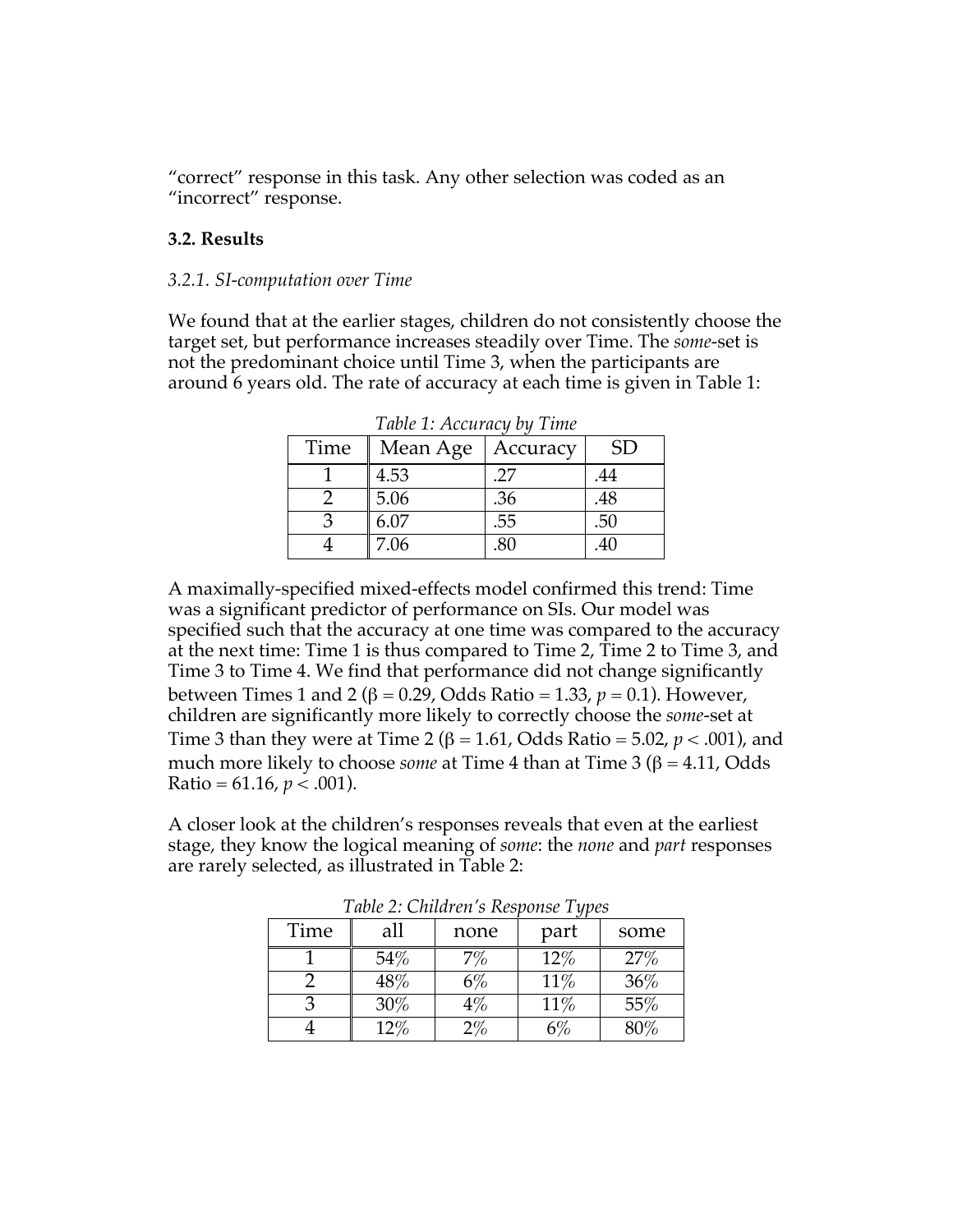In spite of their *semantic* knowledge of the quantifier, children do not consistently strengthen the *some*-sentence to *some*, *but not all*. The *all*-set is frequently chosen as the best representation of the prompted sentence, especially by the younger children, who show a preference for the *all* set. So, in spite of salient contrast between the *some* and *all*, children do not appear to be calculating an implicatures at the earlier stages.

The behavior of participants in this study is thus reminiscent of children's behavior in the early Truth-Value Judgment Tasks (e.g., Noveck 2001). Our data provide further corroborating, *longitudinal* evidence in support of these earlier findings that adult-like, automatic calculation of implicatures is an ability that develops over time: the same child is more likely to compute an implicature at age 7 than she was at age 4.

#### *3.2.1. Linguistic & cognitive predictors of SIs*

Scalar implicatures are phenomena that sit at the intersection of language and cognition. On the one hand, implicatures are triggered by specific lexical items. On the other, they involve a complex reasoning process that takes into account an array of linguistic and extra-linguistic information. Thus, the inferential process involved in pragmatic enrichment likely calls upon linguistic capacities as well as domain-general cognitive machinery. It is of interest, then, to see whether children's abilities with other aspects of language and cognition have an impact on their performance with scalar implicatures. Since our SI-task was part of a larger study on linguistic and cognitive development, we were able to investigate precisely this question.

At Times 1 and 2, measures were also taken of children's Executive Functioning ability ("Knock Tap Test", Korkman, Kirk & Kemp 1998), Vocabulary (*Expressive One Word Picture-Vocabulary* test), and syntax (*Wh*questions subtest on the DELV Language Assessment, Seymour, Roeper & de Villiers 2005). We conducted analyses on a subset of the data consisting of these two testing times to see whether these measures predicted accuracy on the scalar-implicature task. In other words, are children who are better at inhibitory control or different aspects of language also more likely to compute implicatures with *some*?

We specified logistic mixed-effects models with participant and item as random effects and Time, Executive Functioning, Vocabulary and *Wh*questions (with the corresponding interaction terms) as fixed effects. The model revealed no main effect for any of the factors, but it did show a significant Time\*Executive Function interaction ( $β = 1.36$ ,  $p = .05$ ) and a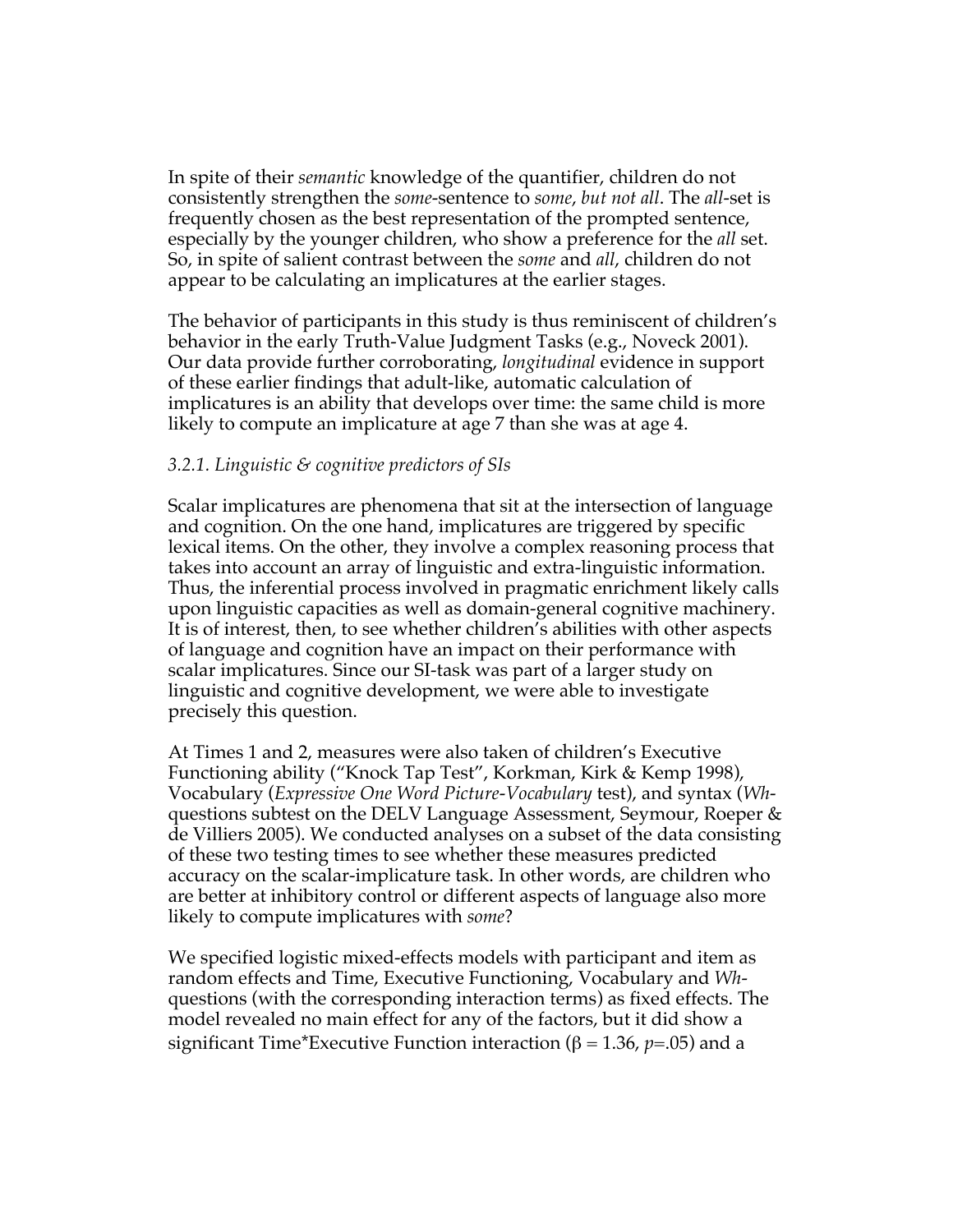Time\*Wh-Question interaction ( $\beta$  = .35, *p*=.05). At Time 1, there appears to be little relationship between Executive Functioning or *Wh*-Questions on accuracy with scalar implicatures—performance is near-constant irrespective of ability on either of these measures. However, at Time 2, a clear trend emerges where children who have higher scores on Executive Functioning and *Wh*-questions are also better performers on scalar implicatures.

Perhaps unsurprisingly, the development of scalar implicatures does not seem to be an isolated phenomenon, but rather, one that interfaces with the development of other aspects of cognition such as syntax and executive functioning. The particular patterns of these relationships are also informative: the *lack* of effect at Time 1 of either Executive Functioning or *Wh*-questions might be indicative of a stage in development where children simply do not have the resources to make SIrelated calculations, irrespective of their abilities in other domains.

### **4. Discussion**

The present study set out to test whether children can draw implicatures of the form 'some  $\rightarrow$   $\neg$ all' when an implicit contrast between *some* and *all* is made in the context. We provided longitudinal data on a large sample, replicating findings that i) 4-year-olds know the logical meaning of *some*, but ii) children younger than 6 are happy to accept a *some and possibly all*  reading in contexts that implicate *some, but not all* for adults. Although the trials depicted both *all* and *some (but not all)* sets, at the earlier stages, the *all*-set was chosen as representing a *some-*sentence at least as often as the target *some*-set. Our findings suggest that the availability of the *all*alternative in the context did not sufficiently encourage children to compute a *not-all* implicature.

Previous studies have shown that children strengthen *some*-statements when the contrast with *all* is explicit, e.g., when they had to directly compare sentences with *some* and *all* or when the critical *some*-trial was preceded by an *all*-trial (Chierchia et al. 2001, Foppolo et al. 2012, Skordos and Papafragou 2014). Why are they unable to make use of the *implicit*  contrast between *some* and *all* in the present study? One reason might be that identifying the intended contrast might itself be more challenging in our task. Compare our picture-selection task with the felicity judgment task as in Chierchia et al. (2001), where two sentences where evaluated relative to a single picture. The task itself makes unambiguous that there is a lexical contrast between the two scalar elements compared. Our task,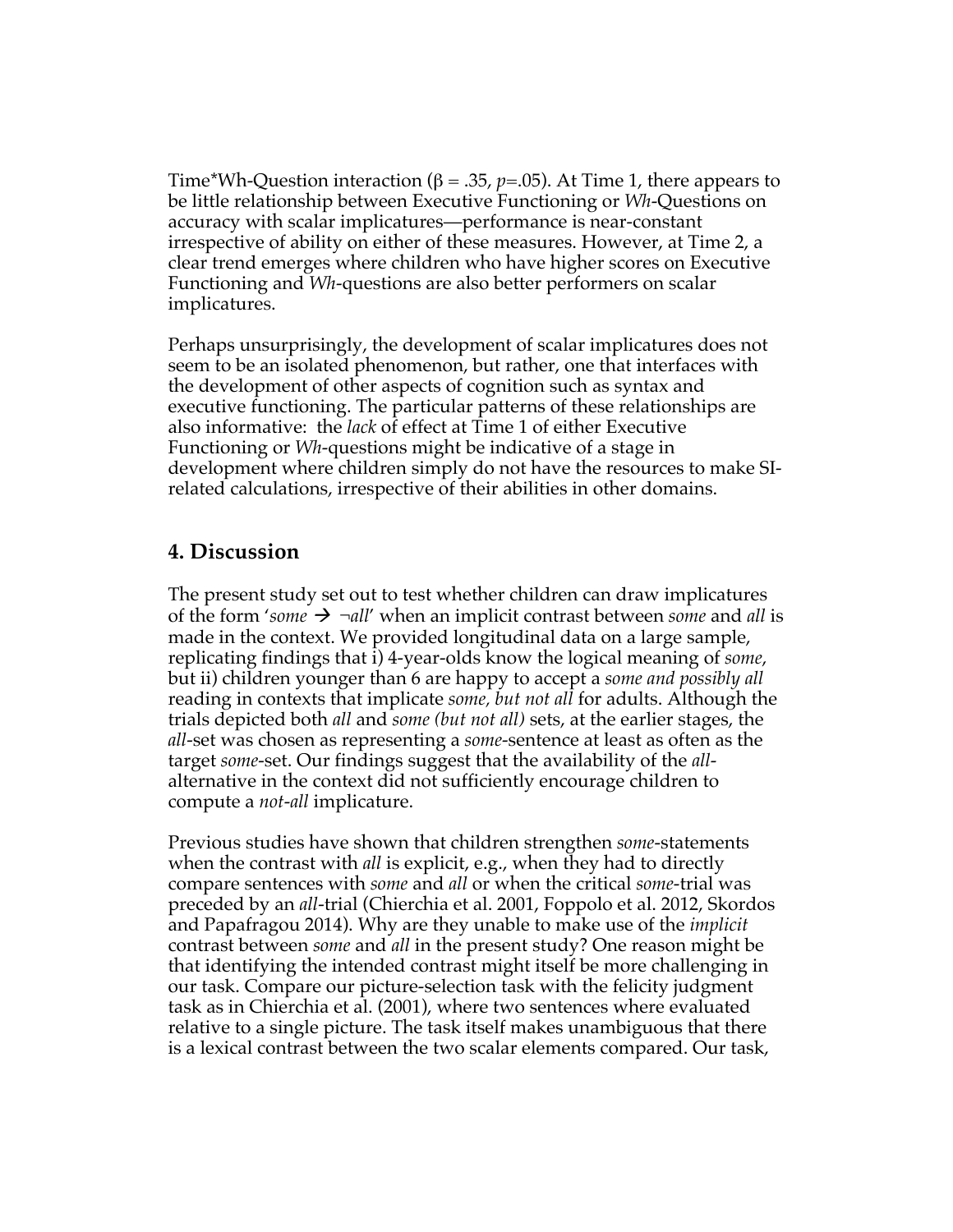on the other hand, involves a single sentence and two *semantically compatible* situations or sets. Given that the task calls for the "best possible choice," adults infer that a contrast is intended between the two sets that make the sentence literally true. However, children might not take a similar step in reasoning, and may even be assuming different criteria (e.g., a greater number of items satisfying the predicate) for choosing the best answer.

Secondly, unlike tasks that involved linguistically-encoded alternatives, our task could not guarantee that upon seeing the array, the child (or adult) encoded the relevant set using an *all*-proposition. Upon initial encounter, one could just as well describe the critical sets in Figure 1 as, for example, "Three cars are red" and "Five cars are red." If this is the case, the contrasts depicted cannot be expected to aid the retrieval of an alternative sentence with *all*.

The present study and much of the previous work demonstrate that in spite of having the cognitive machinery for pragmatic strengthening from early on, adult-like computation of scalar implicatures is an ability that continues to develop well into the early primary-school years. Adults compute implicatures with *some* by default, canceling the inference only when the situation demands it. Children, on the other hand, seem to compute scalar implicatures only when unambiguously required by the context. Since the communicative contexts are bound to vary with different experimental materials and methodology, we also expect varying performance from children. The complex, at times conflicting, set of findings in the developmental literature is illustrative of precisely this.

Why isn't computing implicatures a default step for children, as it appears to be for adults? Prior studies have shown that computing scalar implicatures comes at a processing cost (e.g., Bott and Noveck 2004, Breheny, Katsos and Williams 2006). It might be that children, who arguably have fewer cognitive resources available to them, may prefer not to incur these costs unless absolutely necessary. This would also be consistent with our finding that there is a positive link between executive functioning and the ability to compute implicatures. However, the precise nature of the differences between adult and child implicature generation remains an important, open question.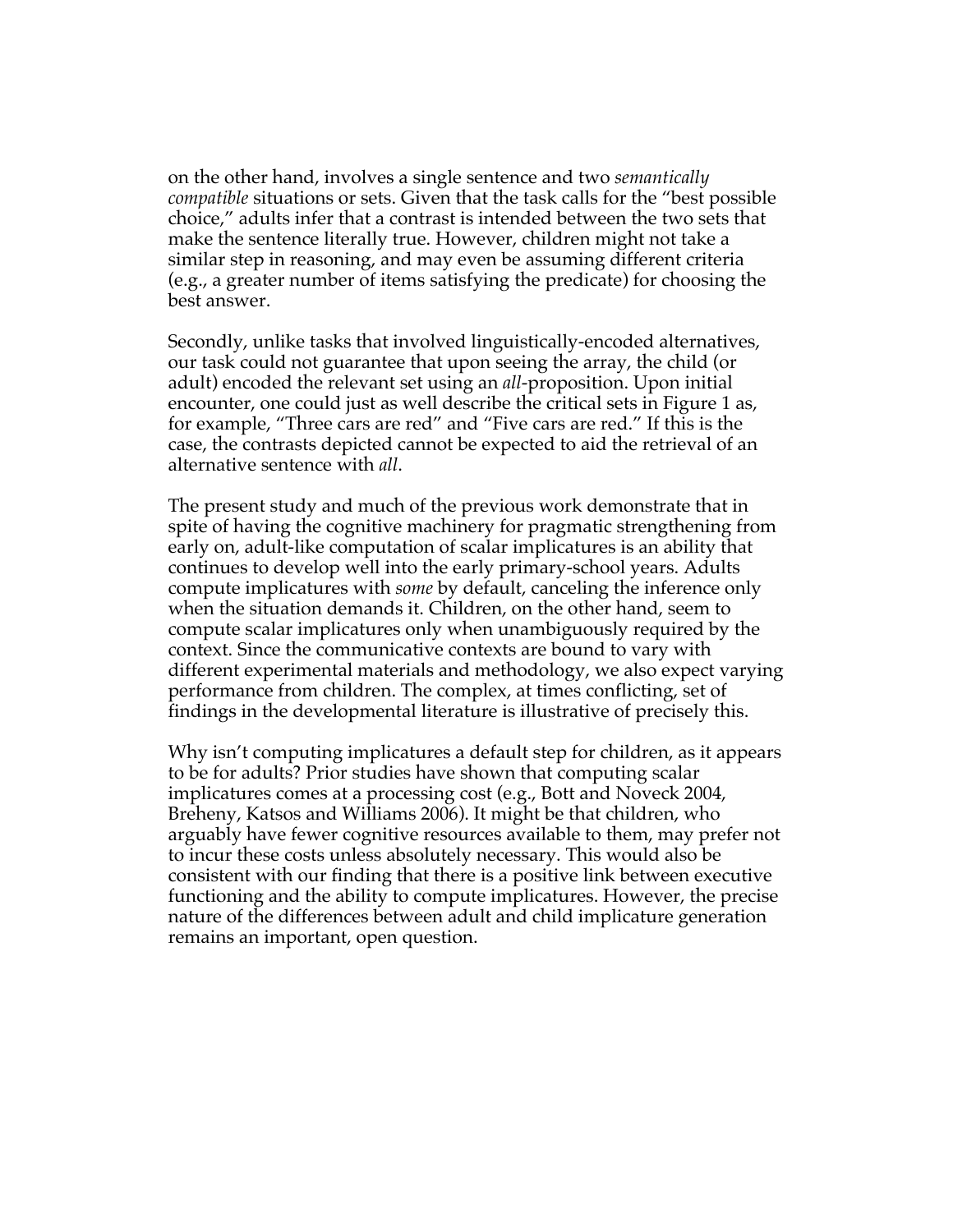## **Acknowledgments**

We are grateful to Peter de Villiers for extensive help with the data and to Martin Hackl, Aron Hirsch and Ken Wexler for discussion and generous feedback.

### **References**

- Barner, D., Brooks, N., & Bale, A. (2011). Accessing the unsaid: The role of scalar alternatives in children's pragmatic inference. *Cognition*, 188, 87- 96.
- Bott, L., & Noveck, I., A. (2004). Some utterances are underinformative: The onset and time course of scalar inferences. *Journal of Memory and Language*, 51, 437-457.
- Breheny, R., Katsos, N., & Williams, J. (2006). Are Generalised Scalar Implicatures generated by default? An on-line investigation into the role of context in generating pragmatic inferences. *Cognition*, 100, 434-463.
- Carey, S. (1978). The child as word learner. In J. Bresnan, G. Miller and M. Halle (eds.), *Linguistic Theory and Psychological Reality*, 264-293. Cambridge, MA: MIT Press.
- Chierchia, G., Crain, S., Guasti, M., T., Gualmini, A., & Meroni L. (2001). The acquisition of disjunction: Evidence for a grammatical view of scalar implicatures. *Proceedings from the Annual Boston University Conference on Language Development*, 25, 157-168.
- Foppolo, F., Guasti, M. T., & Chierchia, G. (2012). Scalar implicatures in child language: Give children a chance. *Language Learning and Development*.
- Gualmini, A., Crain, S., Meroni, L., Chierchia, G., & Guasti, M., T. (2001). At the semantics/pragmatics interface in child language. *Proceedings of Semantics and Linguistic theory XI*. Ithaca, NY: CLC Publications, Department of Linguistics, Cornell University.
- Grice, H., P. (1975). Logic and conversation. In P. Cole, and J., L. Morgan (eds.) *Syntax and semantics: Speech acts*, Volume 3, 41–58. New York: Academic Press
- Huang, Y. T., & Snedeker, J. (2009). Semantic meaning and pragmatic interpretation in 5-year-olds: Evidence from real-time spoken language comprehension. *Developmental Psychology*, 45 , 1723-1729.
- Katzir, R. (2007). Structurally-defined alternatives. *Linguistics and Philosophy* 30, 669–690.

Kochanska, G., Murray, K., Jacques, T. Y., Koenig, A. L., & Vandegeest, K. A. (1996). Inhibitory control in young children and its role in emerging internalization. *Child Development*, 67(2), 490-507. doi:10.2307/1131828 Korkman, M., Kirk, U., & Kemp, S. (1998). *NEPSY: A developmental*